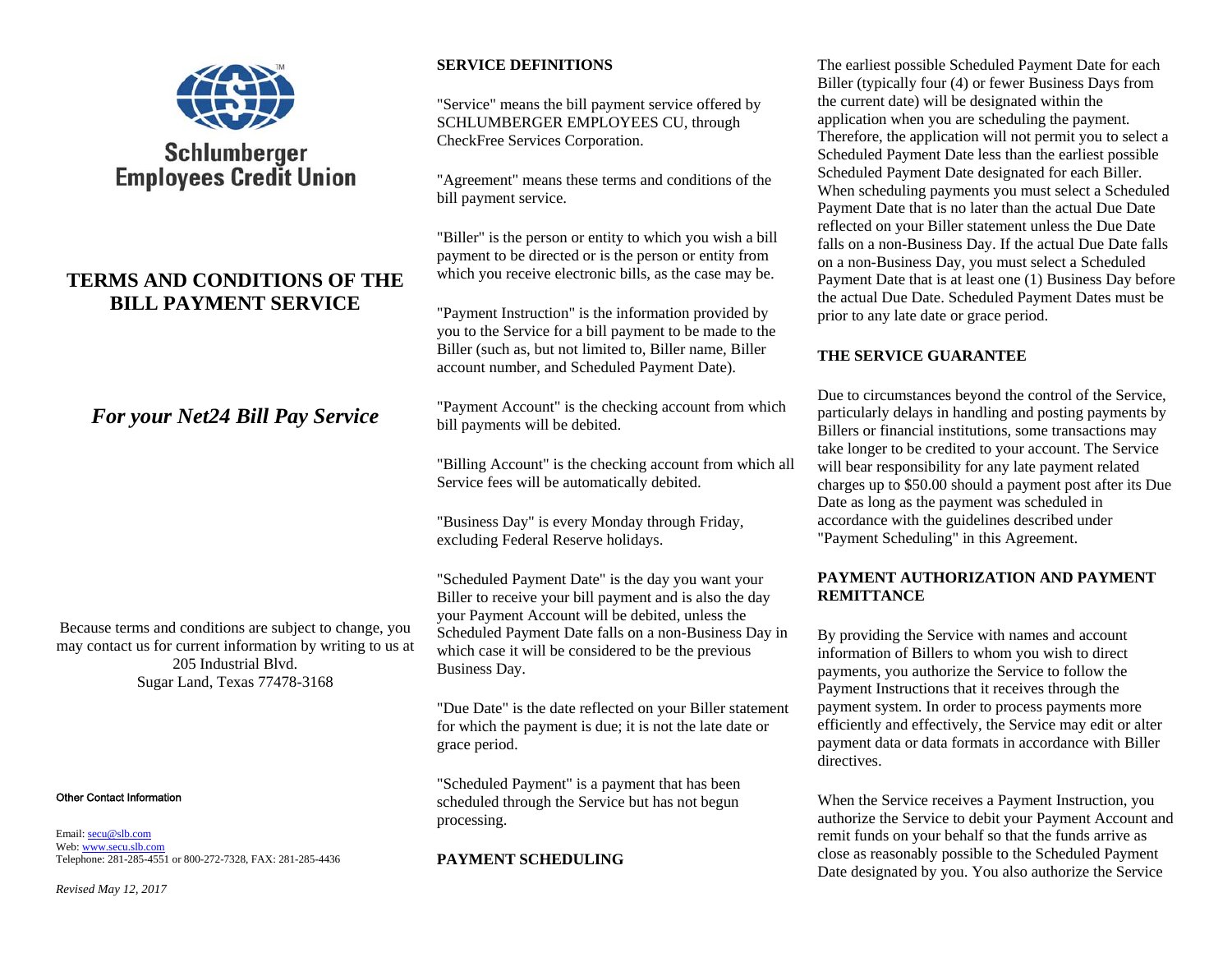to credit your Payment Account for payments returned to the Service by the United States Postal Service or Biller, or payments remitted to you on behalf of another authorized user of the Service.

The Service will use its best efforts to make all your payments properly. However, the Service shall incur no liability and any Service Guarantee shall be void if the Service is unable to complete any payments initiated by you because of the existence of any one or more of the following circumstances:

- 1. If, through no fault of the Service, your Payment Account does not contain sufficient funds to complete the transaction or the transaction would exceed the credit limit of your overdraft account;
- 2. The payment processing center is not working properly and you know or have been advised by the Service about the malfunction before you execute the transaction;
- 3. You have not provided the Service with the correct Payment Account information, or the correct name, address, phone number, or account information for the Biller; and/or,
- 4. Circumstances beyond control of the Service (such as, but not limited to, fire, flood, or interference from an outside force) prevent the proper execution of the transaction and the Service has taken reasonable precautions to avoid those circumstances.

Provided none of the foregoing exceptions are applicable, if the Service causes an incorrect amount of funds to be removed from your Payment Account or causes funds from your Payment Account to be directed to a Biller which does not comply with your Payment Instructions, the Service shall be responsible for returning the improperly transferred funds to your Payment Account, and for directing to the proper Biller any previously misdirected transactions, and, if applicable, for any late payment related charges.

#### **PAYMENT METHODS**

The Service reserves the right to select the method in which to remit funds on your behalf to your Biller. These payment methods may include, but may not be limited to, an electronic payment, an electronic to check payment, or a laser draft payment. Funds remitted to the Biller are deducted from your Payment Account when the laser draft is presented to your financial institution for payment.

## **PAYMENT CANCELLATION REQUESTS**

You may cancel or edit any Scheduled Payment (including recurring payments) by following the directions within the application. There is no charge for canceling or editing a Scheduled Payment. Once the Service has begun processing a payment it cannot be cancelled or edited, therefore a stop payment request must be submitted.

## **STOP PAYMENT REQUESTS**

The Service's ability to process a stop payment request will depend on the payment method and whether or not a check has cleared. The Service may also not have a reasonable opportunity to act on any stop payment request after a payment has been processed. If you desire to stop any payment that has already been processed, you must contact Customer Service. Although the Service will make every effort to accommodate your request, the Service will have no liability for failing to do so. The Service may also require you to present your request in writing within fourteen (14) days. The charge for each stop payment request will be the current charge for such service as set out in the applicable fee schedule.

## **PROHIBITED PAYMENTS**

Payments to Billers outside of the United States or its territories are prohibited through the Service.

## **EXCEPTION PAYMENTS**

Tax payments and court ordered payments may be scheduled through the Service, however such payments

are discouraged and must be scheduled at your own risk. In no event shall the Service be liable for any claims or damages resulting from your scheduling of these types of payments. The Service Guarantee as it applies to any late payment related changes is void when these types of payments are scheduled and/or processed by the Service. The Service has no obligation to research or resolve any claim resulting from an exception payment. All research and resolution for any misapplied, mis-posted or misdirected payments will be the sole responsibility of you and not of the Service.

#### **BILL DELIVERY AND PRESENTMENT**

This feature is for the presentment of electronic bills only and it is your sole responsibility to contact your Billers directly if you do not receive your statements. In addition, if you elect to activate one of the Service's electronic bill options, you also agree to the following:

Information provided to the Biller - The Service is unable to update or change your personal information such as, but not limited to, name, address, phone numbers and e-mail addresses, with the electronic Biller. Any changes will need to be made by contacting the Biller directly. Additionally it is your responsibility to maintain all usernames and passwords for all electronic Biller sites. You also agree not to use someone else's information to gain unauthorized access to another person's bill. The Service may, at the request of the Biller, provide to the Biller your e-mail address, service address, or other data specifically requested by the Biller at the time of activating the electronic bill for that Biller, for purposes of the Biller informing you about Service and/or bill information.

Activation - Upon activation of the electronic bill feature the Service may notify the Biller of your request to receive electronic billing information. The presentment of your first electronic bill may vary from Biller to Biller and may take up to sixty (60) days, depending on the billing cycle of each Biller. Additionally, the ability to receive a paper copy of your statement(s) is at the sole discretion of the Biller. While your electronic bill feature is being activated it is your responsibility to keep your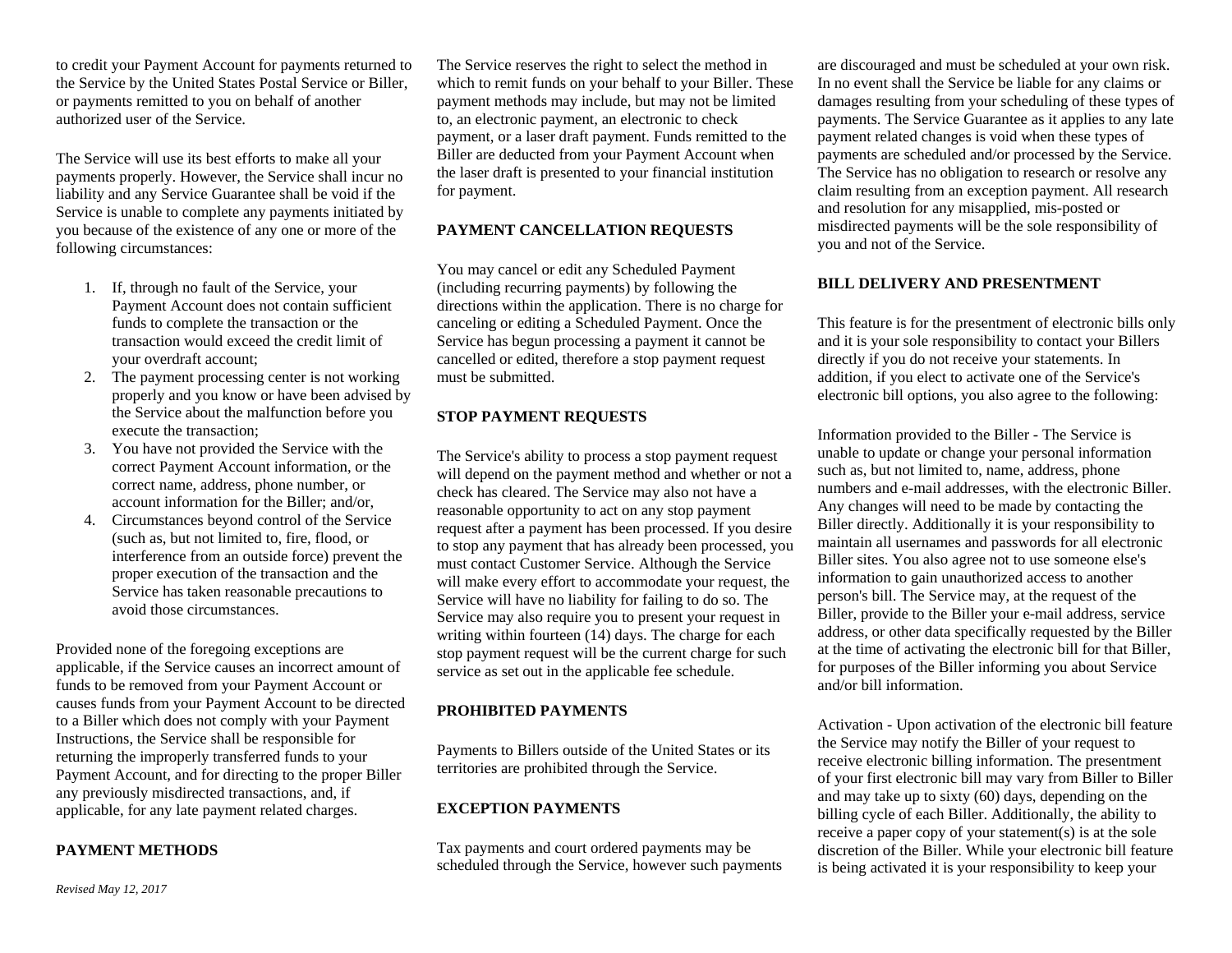accounts current. Each electronic Biller reserves the right to accept or deny your request to receive electronic bills.

Authorization to obtain bill data - Your activation of the electronic bill feature for a Biller shall be deemed by us to be your authorization for us to obtain bill data from the Biller on your behalf. For some Billers, you will be asked to provide us with your user name and password for that Biller. By providing us with such information, you authorize us to use the information to obtain your bill data.

Notification - The Service will use its best efforts to present all of your electronic bills promptly. In addition to notification within the Service, the Service may send an e-mail notification to the e-mail address listed for your account. It is your sole responsibility to ensure that this information is accurate. In the event you do not receive notification, it is your responsibility to periodically logon to the Service and check on the delivery of new electronic bills. The time for notification may vary from Biller to Biller. You are responsible for ensuring timely payment of all bills.

Cancellation of electronic bill notification - The electronic Biller reserves the right to cancel the presentment of electronic bills at any time. You may cancel electronic bill presentment at any time. The timeframe for cancellation of your electronic bill presentment may vary from Biller to Biller. It may take up to sixty (60) days, depending on the billing cycle of each Biller. The Service will notify your electronic Biller(s) as to the change in status of your account and it is your sole responsibility to make arrangements for an alternative form of bill delivery. The Service will not be responsible for presenting any electronic bills that are already in process at the time of cancellation.

Non-Delivery of electronic bill(s) - You agree to hold the Service harmless should the Biller fail to deliver your statement(s). You are responsible for ensuring timely payment of all bills. Copies of previously delivered bills must be requested from the Biller directly.

Accuracy and dispute of electronic bill - The Service is not responsible for the accuracy of your electronic bill(s). The Service is only responsible for presenting the information we receive from the Biller. Any discrepancies or disputes regarding the accuracy of your electronic bill summary or detail must be addressed with the Biller directly.

This Agreement does not alter your liability or obligations that currently exist between you and your Billers.

#### **EXCLUSIONS OF WARRANTIES**

THE SERVICE AND RELATED DOCUMENTATION ARE PROVIDED "AS IS" WITHOUT WARRANTY OF ANY KIND, EITHER EXPRESSED OR IMPLIED, INCLUDING, BUT NOT LIMITED TO, THE IMPLIED WARRANTIES OF MERCHANTABILITY AND FITNESS FOR A PARTICULAR PURPOSE.

#### **PASSWORD AND SECURITY**

You agree not to give or make available your password or other means to access your account to any unauthorized individuals. You are responsible for all payments you authorize using the Service. If you permit other persons to use the Service or your password or other means to access your account, you are responsible for any transactions they authorize. If you believe that your password or other means to access your account has been lost or stolen or that someone may attempt to use the Service without your consent or has transferred money without your permission, you must notify the Service at once by calling 281-285-4551 during customer service hours.

#### **YOUR LIABILITY FOR UNAUTHORIZED TRANSFERS**

If you tell us within two (2) Business Days after you discover your password or other means to access your account has been lost or stolen, your liability is no more than \$50.00 should someone access your account without

your permission. If you do not tell us within two (2) Business Days after you learn of such loss or theft, and we can prove that we could have prevented the unauthorized use of your password or other means to access your account if you had told us, you could be liable for as much as \$500.00. If your monthly financial institution statement contains transfers that you did not authorize, you must tell us at once. If you do not tell us within sixty (60) days after the statement was sent to you, you may lose any amount transferred without your authorization after the sixty (60) days if we can prove that we could have stopped someone from taking the money had you told us in time. If a good reason (such as a long trip or a hospital stay) prevented you from telling us, we may extend the period.

#### **ERRORS AND QUESTIONS**

In case of errors or questions about your transactions, you should as soon as possible notify us via one of the following:

- 1. Telephone us Toll Free: 800-272-7328 or Direct: 281-285-4551 during member service hours;
- 2. Contact us by using the application's emessaging feature; and/or,
- 3. Write us at:

Schlumberger Employees Credit Union 205 Industrial Blvd. Sugar Land, Texas 77478-3168

If you think your statement is incorrect or you need more information about a Service transaction listed on the statement, we must hear from you no later than sixty (60) days after the FIRST statement was sent to you on which the problem or error appears. You must:

- 1. Tell us your name and Service account number;
- 2. Describe the error or the transaction in question, and explain as clearly as possible why you believe it is an error or why you need more information; and,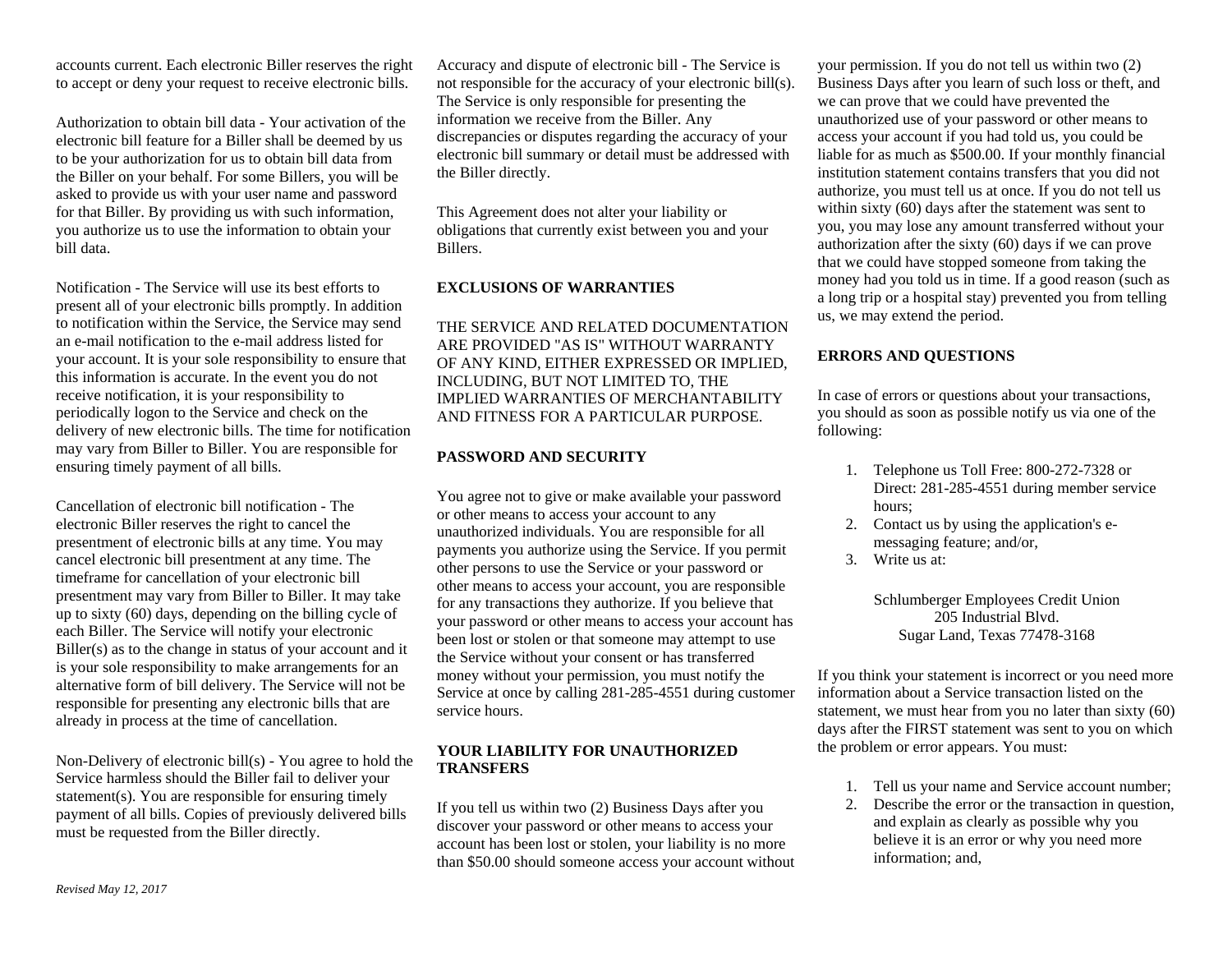3. Tell us the dollar amount of the suspected error.

If you tell us verbally, we may require that you send your complaint in writing within ten (10) Business Days after your verbal notification. We will tell you the results of our investigation within ten (10) Business Days after we hear from you, and will correct any error promptly. However, if we require more time to confirm the nature of your complaint or question, we reserve the right to take up to forty-five (45) days to complete our investigation. If we decide to do this, we will provisionally credit your Payment Account within ten (10) Business Days for the amount you think is in error. If we ask you to submit your complaint or question in writing and we do not receive it within ten (10) Business Days, we may not provisionally credit your Payment Account. If it is determined there was no error we will mail you a written explanation within three (3) Business Days after completion of our investigation. You may ask for copies of documents used in our investigation. The Service may revoke any provisional credit provided to you if we find an error did not occur.

#### **DISCLOSURE OF ACCOUNT INFORMATION TO THIRD PARTIES**

It is our general policy to treat your account information as confidential. However, we will disclose information to third parties about your account or the transactions you make ONLY in the following situations:

- 1. Where it is necessary for completing transactions;
- 2. Where it is necessary for activating additional services;
- 3. In order to verify the existence and condition of your account to a third party, such as a credit bureau or Biller;
- 4. To a consumer reporting agency for research purposes only;
- 5. In order to comply with a governmental agency or court orders; or,
- 6. If you give us your written permission.

## **SERVICE FEES AND ADDITIONAL CHARGES**

*Revised May 12, 2017*

Any applicable fees will be charged regardless of whether the Service was used during the billing cycle There may be a charge for additional transactions and other optional services. You agree to pay such charges and authorize the Service to deduct the calculated amount from your designated Billing Account for these amounts and any additional charges that may be incurred by you. Any financial fees associated with your standard deposit accounts will continue to apply. You are responsible for any and all telephone access fees and/or Internet service fees that may be assessed by your telephone and/or Internet service provider. For additional fee details, see www.secu.slb.com Ask a Question: Fee Schedule, Online Banking Fees, Bill Pay service.

## **FAILED OR RETURNED TRANSACTIONS**

In using the Service, you are requesting the Service to make payments for you from your Payment Account. If we are unable to complete the transaction for any reason associated with your Payment Account (for example, there are insufficient funds in your Payment Account to cover the transaction after two attempts are made), the transaction will not be completed. In some instances, you will receive a return notice from the Service. In such case, you agree that:

- 1. You will reimburse the Service immediately upon demand the transaction amount that has been returned to the Service;
- 2. For any amount not reimbursed to the Service within fifteen (15) days of the initial notification, a late charge equal to 1.5% monthly interest or the legal maximum, whichever rate is lower, for any unpaid amounts may be imposed;
- 3. You will reimburse the Service for any fees imposed by your financial institution as a result of the return;
- 4. You will reimburse the Service for any fees it incurs in attempting to collect the amount of the return from you; and,
- 5. The Service is authorized to report the facts concerning the return to any credit reporting agency.

## **ALTERATIONS AND AMENDMENTS**

This Agreement, applicable fees and service charges may be altered or amended by the Service from time to time. In such event, the Service shall provide notice to you. Any use of the Service after the Service provides you a notice of change will constitute your agreement to such change(s). Further, the Service may, from time to time, revise or update the applications, services, and/or related material, which may render all such prior versions obsolete. Consequently, the Service reserves the right to terminate this Agreement as to all such prior versions of the applications, services, and/or related material and limit access to only the Service's more recent revisions and updates. In addition, as part of the Service, you agree to receive all legally required notifications via electronic means.

## **ADDRESS OR BANKING CHANGES**

It is your sole responsibility to ensure that the contact information in your user profile is current and accurate. This includes, but is not limited to, name, address, phone numbers and email addresses. Changes can be made by contacting Customer Service. Any changes in your Payment Account should also be made in accordance with the procedures outlined within the application's Help files. All changes made are effective immediately for scheduled and future payments paid from the updated Payment Account information. The Service is not responsible for any payment processing errors or fees incurred if you do not provide accurate Payment Account or contact information.

#### **SERVICE TERMINATION, CANCELLATION, OR SUSPENSION**

In the event you wish to cancel the Service, you may have the ability to do so through the product, or you may contact customer service via one of the following:

- 1. Telephone us at 281-285-4551 during customer service hours; and/or
- 2. Write us at: